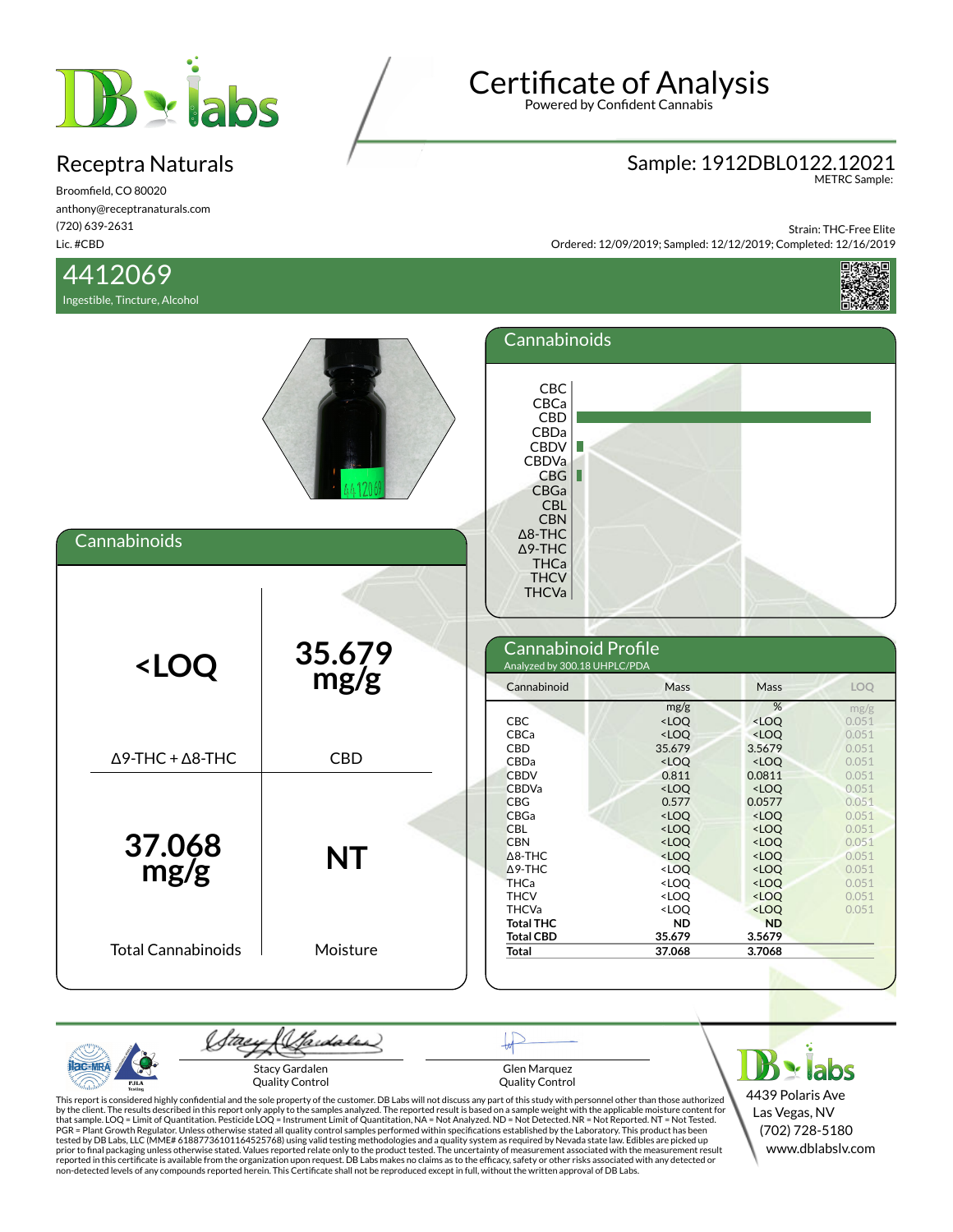

Broomfield, CO 80020 anthony@receptranaturals.com (720) 639-2631 Lic. #CBD

#### 4412069

Ingestible, Tincture, Alcohol

T<sub>erpene</sub>s

# Certificate of Analysis

Powered by Confident Cannabis

### Sample: 1912DBL0122.12021 METRC Sample:

Strain: THC-Free Elite Ordered: 12/09/2019; Sampled: 12/12/2019; Completed: 12/16/2019



| Compound            | <b>LOO</b> | Mass                                                                         | <b>Mass</b>                                 | <b>Relative Concentration</b> |                       |
|---------------------|------------|------------------------------------------------------------------------------|---------------------------------------------|-------------------------------|-----------------------|
|                     | mg/g       | mg/g                                                                         | %                                           |                               |                       |
| δ-Limonene          | 0.080      | 0.530                                                                        | 0.0530                                      |                               |                       |
| $\alpha$ -Pinene    | 0.080      | 0.144                                                                        | 0.0144                                      |                               |                       |
| Eucalyptol          | 0.080      | 0.128                                                                        | 0.0128                                      |                               | $0.832$ mg/g          |
| trans-Ocimene       | 0.028      | 0.030                                                                        | 0.0030                                      |                               | <b>Total Terpenes</b> |
| $\alpha$ -Bisabolol | 0.080      | <loq< td=""><td><loq< td=""><td></td><td></td></loq<></td></loq<>            | <loq< td=""><td></td><td></td></loq<>       |                               |                       |
| $\alpha$ -Humulene  | 0.080      | <loq< td=""><td><loq< td=""><td></td><td></td></loq<></td></loq<>            | <loq< td=""><td></td><td></td></loq<>       |                               |                       |
| $\alpha$ -Terpinene | 0.080      | <loq< td=""><td><loq< td=""><td></td><td></td></loq<></td></loq<>            | <loq< td=""><td></td><td></td></loq<>       |                               |                       |
| β-Caryophyllene     | 0.080      | <loq< td=""><td><math>&lt;</math>LOQ</td><td></td><td><b>Die</b></td></loq<> | $<$ LOQ                                     |                               | <b>Die</b>            |
| <b>B-Myrcene</b>    | 0.080      | <loq< td=""><td><loq< td=""><td></td><td></td></loq<></td></loq<>            | <loq< td=""><td></td><td></td></loq<>       |                               |                       |
| <b>B-Pinene</b>     | 0.080      | <loq< td=""><td><loq< td=""><td></td><td>Orange</td></loq<></td></loq<>      | <loq< td=""><td></td><td>Orange</td></loq<> |                               | Orange                |
| Camphene            | 0.080      | <loq< td=""><td><math>&lt;</math>LOQ</td><td></td><td></td></loq<>           | $<$ LOQ                                     |                               |                       |
| Caryophyllene Oxide | 0.080      | <loq< td=""><td><loq< td=""><td></td><td></td></loq<></td></loq<>            | <loq< td=""><td></td><td></td></loq<>       |                               |                       |
| cis-Nerolidol       | 0.052      | <loq< td=""><td><loq< td=""><td></td><td></td></loq<></td></loq<>            | <loq< td=""><td></td><td></td></loq<>       |                               |                       |
| cis-Ocimene         | 0.052      | <loq< td=""><td><loq< td=""><td></td><td></td></loq<></td></loq<>            | <loq< td=""><td></td><td></td></loq<>       |                               |                       |
| $\delta$ -3-Carene  | 0.080      | <loq< td=""><td><loq< td=""><td></td><td></td></loq<></td></loq<>            | <loq< td=""><td></td><td></td></loq<>       |                               |                       |
| y-Terpinene         | 0.080      | <loq< td=""><td><loq< td=""><td></td><td></td></loq<></td></loq<>            | <loq< td=""><td></td><td></td></loq<>       |                               |                       |
| Guaiol              | 0.080      | <loq< td=""><td><loq< td=""><td></td><td></td></loq<></td></loq<>            | <loq< td=""><td></td><td></td></loq<>       |                               |                       |
| Isopulegol          | 0.080      | <loq< td=""><td><loq< td=""><td></td><td>Pine</td></loq<></td></loq<>        | <loq< td=""><td></td><td>Pine</td></loq<>   |                               | Pine                  |
| Linalool            | 0.080      | <loq< td=""><td><loq< td=""><td></td><td></td></loq<></td></loq<>            | <loq< td=""><td></td><td></td></loq<>       |                               |                       |
| p-Cymene            | 0.080      | <loq< td=""><td><loq< td=""><td></td><td></td></loq<></td></loq<>            | <loq< td=""><td></td><td></td></loq<>       |                               |                       |
| Terpinolene         | 0.080      | <loq< td=""><td><loq< td=""><td></td><td></td></loq<></td></loq<>            | <loq< td=""><td></td><td></td></loq<>       |                               |                       |
| trans-Nerolidol     | 0.028      | <loq< td=""><td><loq< td=""><td></td><td></td></loq<></td></loq<>            | <loq< td=""><td></td><td></td></loq<>       |                               |                       |
|                     |            |                                                                              |                                             |                               |                       |
|                     |            |                                                                              |                                             |                               |                       |

 $B \cdot$ labs Stacy Gardalen Glen Marquez Quality Control Quality Control This report is considered highly confidential and the sole property of the customer. DB Labs will not discuss any part of this study with personnel other than those authorized<br>by the client. The results described in this r

(Sadales)

tae

ac-MR

PJL/

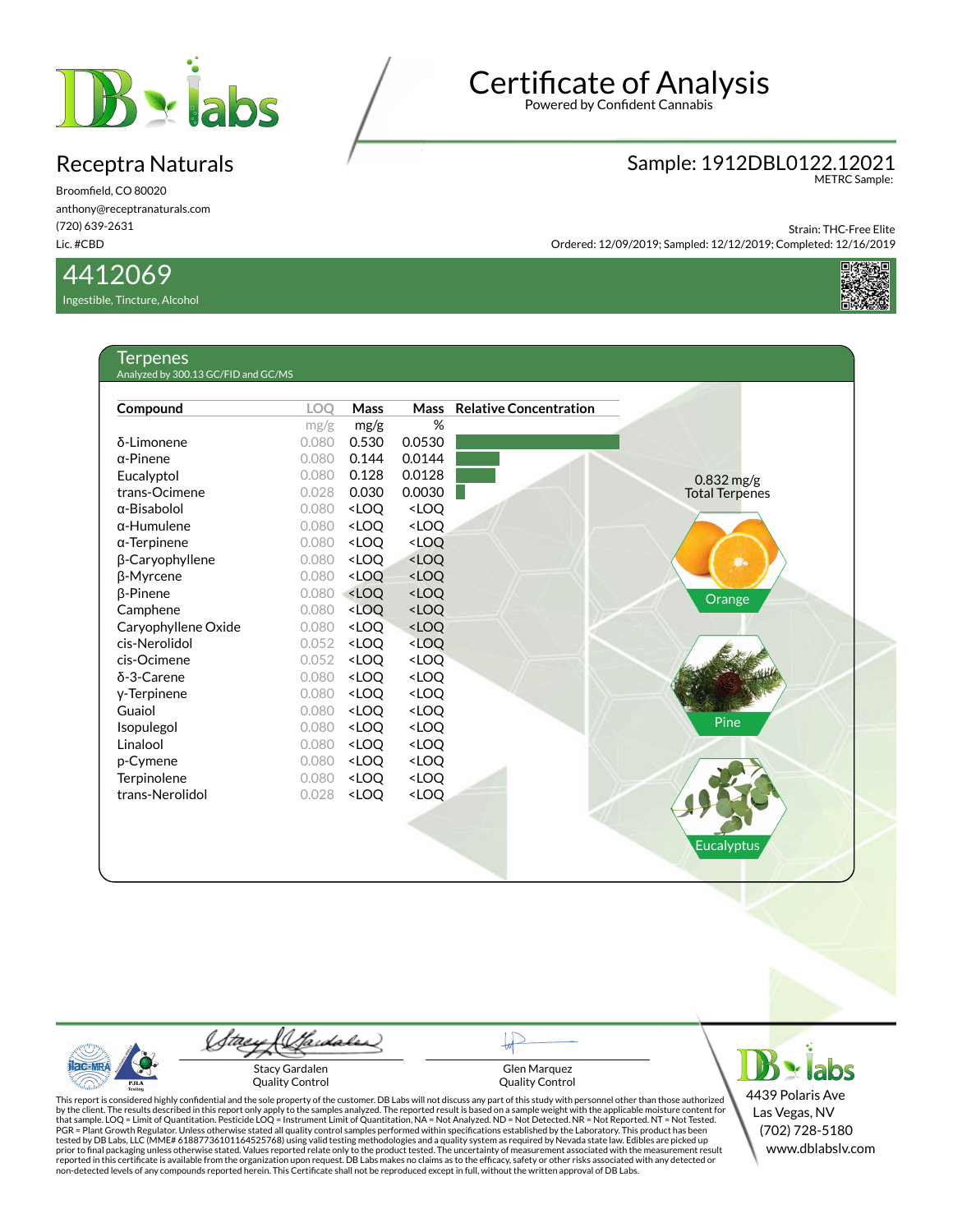

Broomfield, CO 80020 anthony@receptranaturals.com (720) 639-2631 Lic. #CBD

4412069

**AC-MR** 

PJLA

Ingestible, Tincture, Alcohol

# Certificate of Analysis

Powered by Confident Cannabis

### Sample: 1912DBL0122.12021 METRC Sample:

4439 Polaris Ave Las Vegas, NV (702) 728-5180 www.dblabslv.com

Strain: THC-Free Elite

Ordered: 12/09/2019; Sampled: 12/12/2019; Completed: 12/16/2019





Glen Marquez Quality Control

Stacy Gardalen Quality Control

This report is considered highly confidential and the sole property of the customer. DB Labs will not discuss any part of this study with personnel other than those authorized<br>by the client. The results described in this r

tested by DB Labs, LLC (MME# 61887736101164525768) using valid testing methodologies and a quality system as required by Nevada state law. Edibles are picked up<br>prior to final packaging unless otherwise stated. Values repo